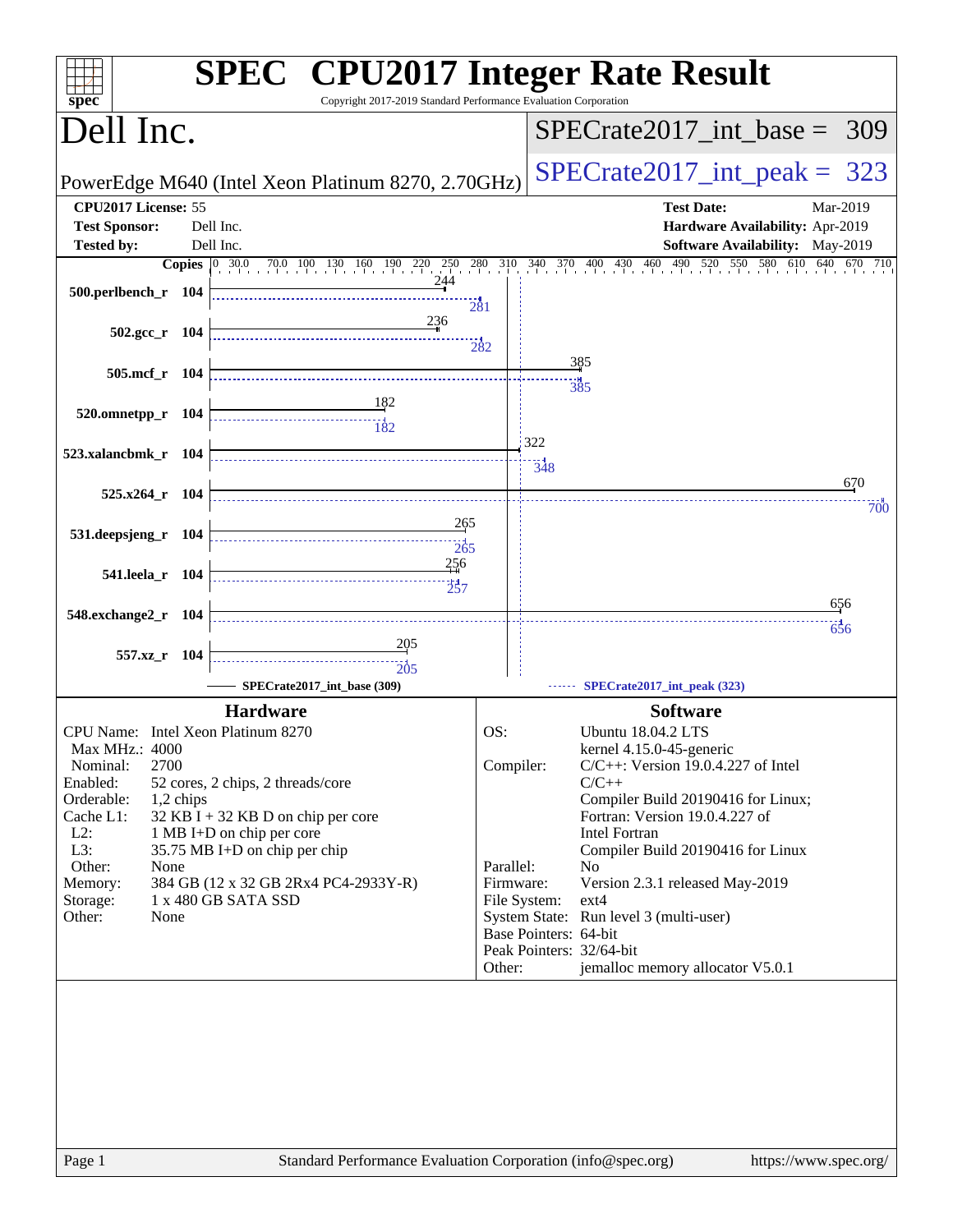| <b>SPEC CPU2017 Integer Rate Result</b><br>$Spec^*$<br>Copyright 2017-2019 Standard Performance Evaluation Corporation |                                                    |                                        |  |  |  |  |  |  |  |  |
|------------------------------------------------------------------------------------------------------------------------|----------------------------------------------------|----------------------------------------|--|--|--|--|--|--|--|--|
| Dell Inc.                                                                                                              |                                                    | $SPECrate2017\_int\_base = 309$        |  |  |  |  |  |  |  |  |
|                                                                                                                        | PowerEdge M640 (Intel Xeon Platinum 8270, 2.70GHz) | $SPECTate2017\_int\_peak = 323$        |  |  |  |  |  |  |  |  |
| <b>CPU2017 License: 55</b>                                                                                             |                                                    | <b>Test Date:</b><br>Mar-2019          |  |  |  |  |  |  |  |  |
| <b>Test Sponsor:</b>                                                                                                   | Dell Inc.                                          | Hardware Availability: Apr-2019        |  |  |  |  |  |  |  |  |
| <b>Tested by:</b>                                                                                                      | Dell Inc.                                          | <b>Software Availability:</b> May-2019 |  |  |  |  |  |  |  |  |
|                                                                                                                        | <b>Results Table</b>                               |                                        |  |  |  |  |  |  |  |  |

|                           | <b>Base</b>   |                |       |                |       | <b>Peak</b>    |       |               |                |              |                |              |                |              |
|---------------------------|---------------|----------------|-------|----------------|-------|----------------|-------|---------------|----------------|--------------|----------------|--------------|----------------|--------------|
| <b>Benchmark</b>          | <b>Copies</b> | <b>Seconds</b> | Ratio | <b>Seconds</b> | Ratio | <b>Seconds</b> | Ratio | <b>Copies</b> | <b>Seconds</b> | <b>Ratio</b> | <b>Seconds</b> | <b>Ratio</b> | <b>Seconds</b> | <b>Ratio</b> |
| $500$ .perlbench r        | 104           | 678            | 244   | 677            | 245   | 681            | 243   | 104           | 591            | 280          | 590            | 281          | 588            | 282          |
| $502.\text{gcc\_r}$       | 104           | 619            | 238   | 623            | 236   | 625            | 236   | 104           | 521            | 283          | 522            | 282          | 523            | 282          |
| $505$ .mcf r              | 104           | 437            | 384   | 436            | 385   | 436            | 386   | 104           | 440            | 382          | 436            | 386          | 436            | 385          |
| 520.omnetpp_r             | 104           | 751            | 182   | 750            | 182   | 751            | 182   | 104           | 751            | 182          | 751            | 182          | 753            | 181          |
| 523.xalancbmk r           | 104           | <u>341</u>     | 322   | 341            | 322   | 342            | 321   | 104           | 316            | 348          | 316            | 348          | 316            | 348          |
| $525.x264$ r              | 104           | 272            | 670   | 272            | 670   | 272            | 670   | 104           | 260            | 701          | <b>260</b>     | 700          | 261            | 699          |
| 531.deepsjeng_r           | 104           | 450            | 265   | 449            | 265   | 449            | 265   | 104           | 450            | 265          | 449            | 265          | 450            | 265          |
| 541.leela r               | 104           | 666            | 258   | 674            | 256   | 690            | 250   | 104           | 666            | 259          | 669            | 257          | 687            | 251          |
| 548.exchange2_r           | 104           | 416            | 655   | 415            | 656   | 415            | 656   | 104           | 415            | 656          | 416            | 655          | 415            | 657          |
| 557.xz r                  | 104           | 548            | 205   | 549            | 205   | 550            | 204   | 104           | 549            | 204          | 548            | 205          | 548            | 205          |
| $SPECrate2017$ int base = |               |                | 309   |                |       |                |       |               |                |              |                |              |                |              |

**[SPECrate2017\\_int\\_peak =](http://www.spec.org/auto/cpu2017/Docs/result-fields.html#SPECrate2017intpeak) 323**

Results appear in the [order in which they were run](http://www.spec.org/auto/cpu2017/Docs/result-fields.html#RunOrder). Bold underlined text [indicates a median measurement](http://www.spec.org/auto/cpu2017/Docs/result-fields.html#Median).

#### **[Submit Notes](http://www.spec.org/auto/cpu2017/Docs/result-fields.html#SubmitNotes)**

 The numactl mechanism was used to bind copies to processors. The config file option 'submit' was used to generate numactl commands to bind each copy to a specific processor. For details, please see the config file.

## **[Operating System Notes](http://www.spec.org/auto/cpu2017/Docs/result-fields.html#OperatingSystemNotes)**

Stack size set to unlimited using "ulimit -s unlimited"

### **[General Notes](http://www.spec.org/auto/cpu2017/Docs/result-fields.html#GeneralNotes)**

Environment variables set by runcpu before the start of the run: LD\_LIBRARY\_PATH = "/home/cpu2017/lib/ia32:/home/cpu2017/lib/intel64:/home/cpu2017/je5.0.1-32:/home/cpu2017/je5.0.1-64" Binaries compiled on a system with 1x Intel Core i9-7900X CPU + 32GB RAM memory using Redhat Enterprise Linux 7.5 NA: The test sponsor attests, as of date of publication, that CVE-2017-5754 (Meltdown) is mitigated in the system as tested and documented. Yes: The test sponsor attests, as of date of publication, that CVE-2017-5753 (Spectre variant 1) is mitigated in the system as tested and documented. Yes: The test sponsor attests, as of date of publication, that CVE-2017-5715 (Spectre variant 2) is mitigated in the system as tested and documented. Transparent Huge Pages enabled by default Prior to runcpu invocation Filesystem page cache synced and cleared with: sync; echo 3> /proc/sys/vm/drop\_caches runcpu command invoked through numactl i.e.:

**(Continued on next page)**

| Page 2 | Standard Performance Evaluation Corporation (info@spec.org) | https://www.spec.org/ |
|--------|-------------------------------------------------------------|-----------------------|
|--------|-------------------------------------------------------------|-----------------------|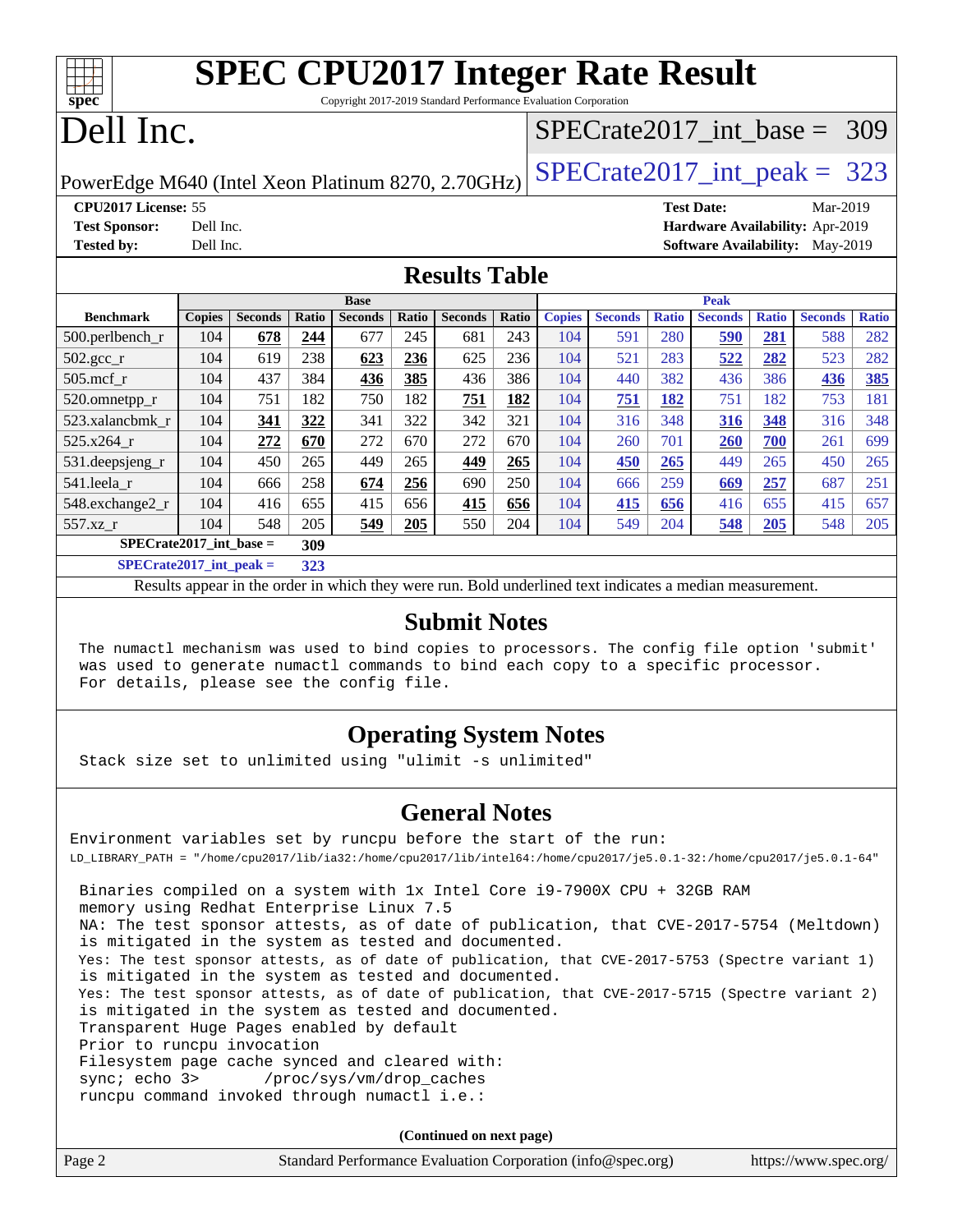| <b>SPEC CPU2017 Integer Rate Result</b><br>Copyright 2017-2019 Standard Performance Evaluation Corporation<br>spec <sup>®</sup>                                                                                                                                                                                                                                                                                                                                                                                                                                                                                                                                                                                                                                                                                                                                  |                                                                  |
|------------------------------------------------------------------------------------------------------------------------------------------------------------------------------------------------------------------------------------------------------------------------------------------------------------------------------------------------------------------------------------------------------------------------------------------------------------------------------------------------------------------------------------------------------------------------------------------------------------------------------------------------------------------------------------------------------------------------------------------------------------------------------------------------------------------------------------------------------------------|------------------------------------------------------------------|
| Dell Inc.                                                                                                                                                                                                                                                                                                                                                                                                                                                                                                                                                                                                                                                                                                                                                                                                                                                        | $SPECrate2017\_int\_base = 309$                                  |
| PowerEdge M640 (Intel Xeon Platinum 8270, 2.70GHz)                                                                                                                                                                                                                                                                                                                                                                                                                                                                                                                                                                                                                                                                                                                                                                                                               | $SPECTate2017\_int\_peak = 323$                                  |
| CPU2017 License: 55<br>Dell Inc.<br><b>Test Sponsor:</b><br>Dell Inc.                                                                                                                                                                                                                                                                                                                                                                                                                                                                                                                                                                                                                                                                                                                                                                                            | <b>Test Date:</b><br>Mar-2019<br>Hardware Availability: Apr-2019 |
| <b>Tested by:</b><br><b>General Notes (Continued)</b>                                                                                                                                                                                                                                                                                                                                                                                                                                                                                                                                                                                                                                                                                                                                                                                                            | <b>Software Availability:</b> May-2019                           |
| numactl --interleave=all runcpu <etc><br/>jemalloc, a general purpose malloc implementation<br/>built with the RedHat Enterprise 7.5, and the system compiler gcc 4.8.5<br/>sources available from jemalloc.net or https://github.com/jemalloc/jemalloc/releases</etc>                                                                                                                                                                                                                                                                                                                                                                                                                                                                                                                                                                                           |                                                                  |
| <b>Platform Notes</b>                                                                                                                                                                                                                                                                                                                                                                                                                                                                                                                                                                                                                                                                                                                                                                                                                                            |                                                                  |
| BIOS settings:<br>ADDDC setting disabled<br>Sub NUMA Cluster enabled<br>Virtualization Technology disabled<br>DCU Streamer Prefetcher enabled<br>System Profile set to Custom<br>CPU Performance set to Maximum Performance<br>C States set to Autonomous<br>C1E disabled<br>Uncore Frequency set to Dynamic<br>Energy Efficiency Policy set to Performance<br>Memory Patrol Scrub disabled<br>Logical Processor enabled<br>CPU Interconnect Bus Link Power Management disabled<br>PCI ASPM L1 Link Power Management disabled<br>Sysinfo program /home/cpu2017/bin/sysinfo<br>Rev: r5974 of 2018-05-19 9bcde8f2999c33d61f64985e45859ea9<br>running on intel-sut Tue Jun 18 16:56:59 2019<br>SUT (System Under Test) info as seen by some common utilities.<br>For more information on this section, see<br>https://www.spec.org/cpu2017/Docs/config.html#sysinfo |                                                                  |
| From /proc/cpuinfo<br>model name: Intel(R) Xeon(R) Platinum 8270 CPU @ 2.70GHz<br>"physical id"s (chips)<br>2<br>104 "processors"<br>cores, siblings (Caution: counting these is hw and system dependent. The following<br>excerpts from /proc/cpuinfo might not be reliable. Use with caution.)<br>cpu cores : 26<br>siblings : 52<br>physical 0: cores 0 1 2 3 4 5 6 8 9 10 11 12 13 16 17 18 19 20 21 22 24 25 26 27 28<br>29<br>physical 1: cores 0 1 2 3 4 5 6 8 9 10 11 12 13 16 17 18 19 20 21 22 24 25 26 27 28<br>29                                                                                                                                                                                                                                                                                                                                    |                                                                  |
| From 1scpu:<br>Architecture:<br>x86_64<br>$CPU$ op-mode(s):<br>$32$ -bit, $64$ -bit                                                                                                                                                                                                                                                                                                                                                                                                                                                                                                                                                                                                                                                                                                                                                                              |                                                                  |
| (Continued on next page)                                                                                                                                                                                                                                                                                                                                                                                                                                                                                                                                                                                                                                                                                                                                                                                                                                         |                                                                  |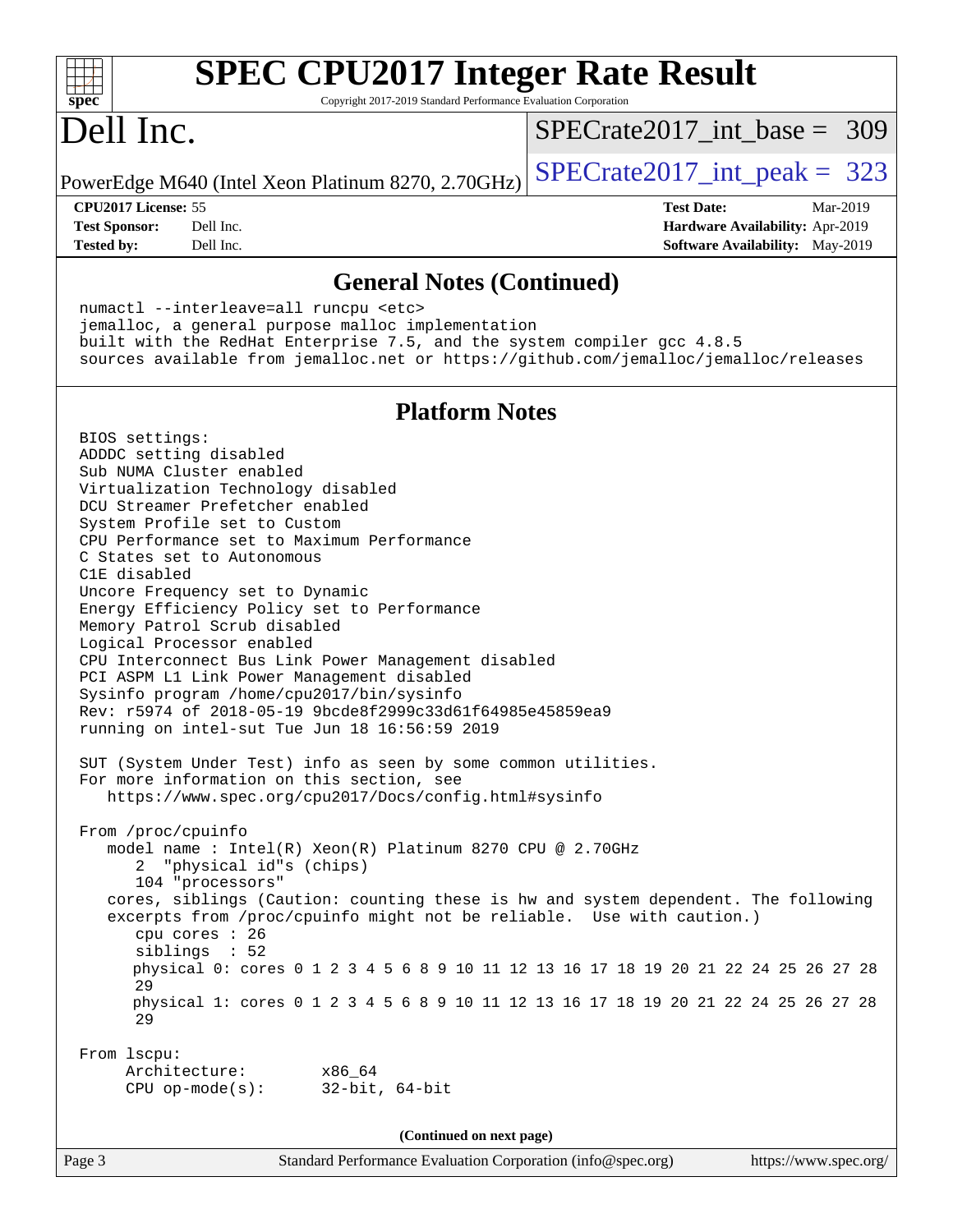| $spec^*$                                                         | <b>SPEC CPU2017 Integer Rate Result</b><br>Copyright 2017-2019 Standard Performance Evaluation Corporation |                                                                                                                                                                                                                                                                                                                                           |
|------------------------------------------------------------------|------------------------------------------------------------------------------------------------------------|-------------------------------------------------------------------------------------------------------------------------------------------------------------------------------------------------------------------------------------------------------------------------------------------------------------------------------------------|
| Dell Inc.                                                        |                                                                                                            | $SPECrate2017\_int\_base = 309$                                                                                                                                                                                                                                                                                                           |
|                                                                  | PowerEdge M640 (Intel Xeon Platinum 8270, 2.70GHz)                                                         | $SPECTate2017\_int\_peak = 323$                                                                                                                                                                                                                                                                                                           |
| CPU2017 License: 55<br><b>Test Sponsor:</b><br><b>Tested by:</b> | Dell Inc.<br>Dell Inc.                                                                                     | <b>Test Date:</b><br>Mar-2019<br>Hardware Availability: Apr-2019<br><b>Software Availability:</b> May-2019                                                                                                                                                                                                                                |
|                                                                  | <b>Platform Notes (Continued)</b>                                                                          |                                                                                                                                                                                                                                                                                                                                           |
| Byte Order:<br>CPU(s):                                           | Little Endian<br>104                                                                                       |                                                                                                                                                                                                                                                                                                                                           |
|                                                                  | On-line CPU(s) list: $0-103$<br>Thread(s) per core:<br>2<br>26<br>$Core(s)$ per socket:                    |                                                                                                                                                                                                                                                                                                                                           |
| Socket(s):<br>NUMA node(s):<br>Vendor ID:                        | 2<br>4<br>GenuineIntel                                                                                     |                                                                                                                                                                                                                                                                                                                                           |
| CPU family:<br>Model:                                            | 6<br>85                                                                                                    |                                                                                                                                                                                                                                                                                                                                           |
| Model name:<br>Stepping:<br>CPU MHz:                             | 6<br>3014.310                                                                                              | Intel(R) Xeon(R) Platinum 8270 CPU @ 2.70GHz                                                                                                                                                                                                                                                                                              |
| BogoMIPS:<br>Virtualization:<br>L1d cache:                       | 5400.00<br>$VT - x$<br>32K                                                                                 |                                                                                                                                                                                                                                                                                                                                           |
| Lli cache:<br>L2 cache:<br>L3 cache:                             | 32K<br>1024K<br>36608K                                                                                     |                                                                                                                                                                                                                                                                                                                                           |
|                                                                  | NUMA node0 CPU(s):<br>NUMA nodel CPU(s):                                                                   | 0, 4, 8, 12, 16, 20, 24, 28, 32, 36, 40, 44, 48, 52, 56, 60, 64, 68, 72, 76, 80, 84, 88, 92, 96, 100                                                                                                                                                                                                                                      |
|                                                                  | NUMA $node2$ $CPU(s)$ :                                                                                    | 1,5,9,13,17,21,25,29,33,37,41,45,49,53,57,61,65,69,73,77,81,85,89,93,97,101                                                                                                                                                                                                                                                               |
|                                                                  | NUMA $node3$ $CPU(s)$ :                                                                                    | 2, 6, 10, 14, 18, 22, 26, 30, 34, 38, 42, 46, 50, 54, 58, 62, 66, 70, 74, 78, 82, 86, 90, 94, 98, 102<br>3, 7, 11, 15, 19, 23, 27, 31, 35, 39, 43, 47, 51, 55, 59, 63, 67, 71, 75, 79, 83, 87, 91, 95, 99, 103                                                                                                                            |
| Flaqs:                                                           |                                                                                                            | fpu vme de pse tsc msr pae mce cx8 apic sep mtrr pge mca cmov<br>pat pse36 clflush dts acpi mmx fxsr sse sse2 ss ht tm pbe syscall nx pdpe1gb rdtscp<br>lm constant_tsc art arch_perfmon pebs bts rep_good nopl xtopology nonstop_tsc cpuid<br>aperfmperf pni pclmulqdq dtes64 monitor ds_cpl vmx smx est tm2 ssse3 sdbg fma cx16         |
|                                                                  |                                                                                                            | xtpr pdcm pcid dca sse4_1 sse4_2 x2apic movbe popcnt aes xsave avx f16c rdrand<br>lahf_lm abm 3dnowprefetch cpuid_fault epb cat_13 cdp_13 invpcid_single intel_ppin<br>ssbd mba ibrs ibpb stibp ibrs_enhanced tpr_shadow vnmi flexpriority ept vpid<br>fsgsbase tsc_adjust bmil hle avx2 smep bmi2 erms invpcid rtm cqm mpx rdt_a avx512f |
|                                                                  | dtherm ida arat pln pts pku ospke avx512_vnni flush_lld arch_capabilities                                  | avx512dq rdseed adx smap clflushopt clwb intel_pt avx512cd avx512bw avx512vl<br>xsaveopt xsavec xgetbvl xsaves cqm_llc cqm_occup_llc cqm_mbm_total cqm_mbm_local                                                                                                                                                                          |
| /proc/cpuinfo cache data                                         | cache size : 36608 KB                                                                                      |                                                                                                                                                                                                                                                                                                                                           |
| physical chip.<br>100                                            | $available: 4 nodes (0-3)$                                                                                 | From numactl --hardware WARNING: a numactl 'node' might or might not correspond to a<br>node 0 cpus: 0 4 8 12 16 20 24 28 32 36 40 44 48 52 56 60 64 68 72 76 80 84 88 92 96                                                                                                                                                              |
|                                                                  | (Continued on next page)                                                                                   |                                                                                                                                                                                                                                                                                                                                           |

Page 4 Standard Performance Evaluation Corporation [\(info@spec.org\)](mailto:info@spec.org) <https://www.spec.org/>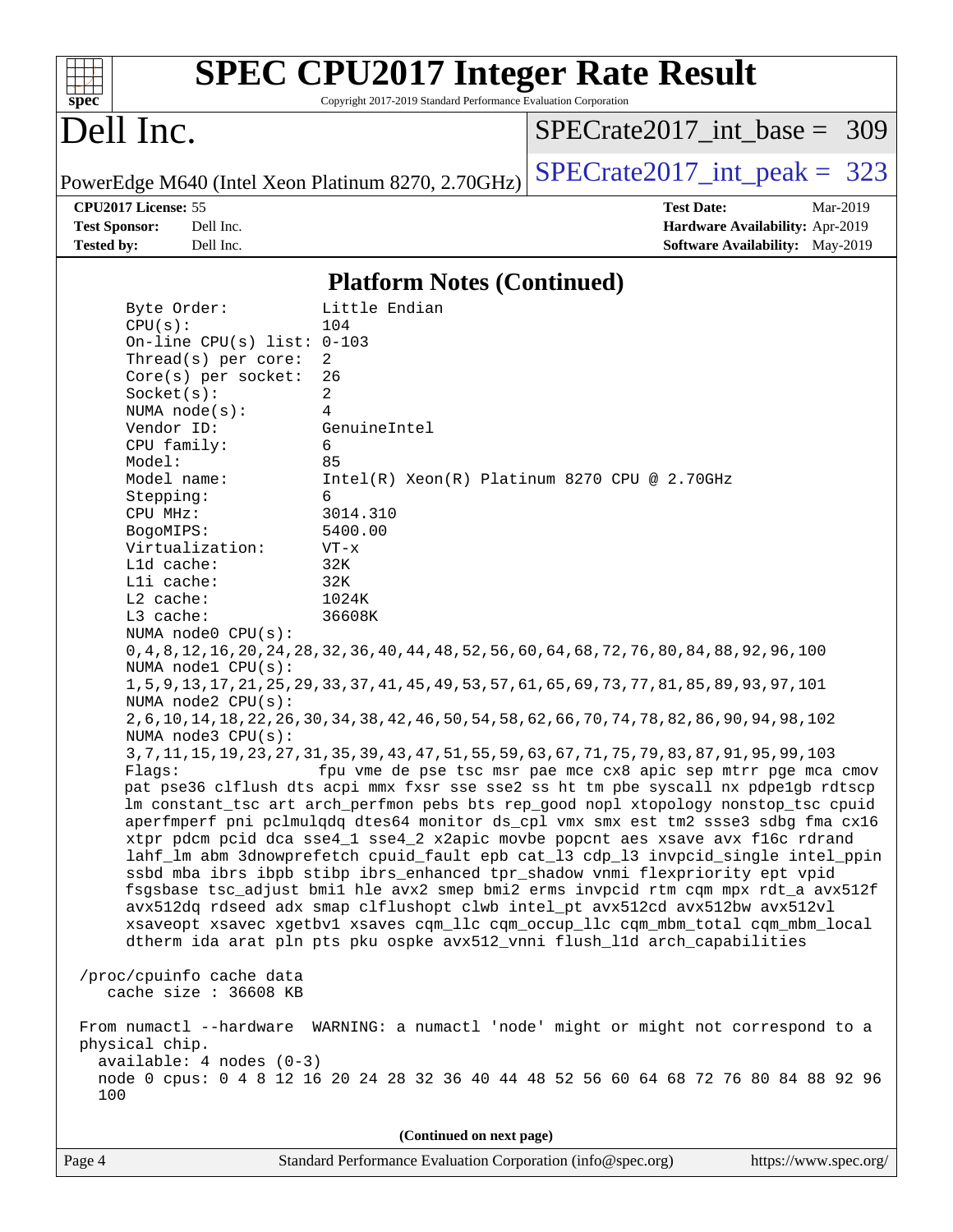| <b>SPEC CPU2017 Integer Rate Result</b><br>spec <sup>®</sup><br>Copyright 2017-2019 Standard Performance Evaluation Corporation |                                 |  |                   |                                 |                       |
|---------------------------------------------------------------------------------------------------------------------------------|---------------------------------|--|-------------------|---------------------------------|-----------------------|
| Dell Inc.                                                                                                                       | $SPECrate2017\_int\_base = 309$ |  |                   |                                 |                       |
| PowerEdge M640 (Intel Xeon Platinum 8270, 2.70GHz)                                                                              | $SPECrate2017\_int\_peak = 323$ |  |                   |                                 |                       |
| CPU2017 License: 55                                                                                                             |                                 |  | <b>Test Date:</b> |                                 | Mar-2019              |
| <b>Test Sponsor:</b><br>Dell Inc.                                                                                               |                                 |  |                   | Hardware Availability: Apr-2019 |                       |
| <b>Tested by:</b><br>Dell Inc.                                                                                                  |                                 |  |                   | Software Availability: May-2019 |                       |
| <b>Platform Notes (Continued)</b>                                                                                               |                                 |  |                   |                                 |                       |
| node 0 size: 95143 MB                                                                                                           |                                 |  |                   |                                 |                       |
| node 0 free: 94811 MB<br>node 1 cpus: 1 5 9 13 17 21 25 29 33 37 41 45 49 53 57 61 65 69 73 77 81 85 89 93 97<br>101            |                                 |  |                   |                                 |                       |
| node 1 size: 96763 MB                                                                                                           |                                 |  |                   |                                 |                       |
| node 1 free: 96538 MB<br>node 2 cpus: 2 6 10 14 18 22 26 30 34 38 42 46 50 54 58 62 66 70 74 78 82 86 90 94 98<br>102           |                                 |  |                   |                                 |                       |
| node 2 size: 96742 MB<br>node 2 free: 96346 MB                                                                                  |                                 |  |                   |                                 |                       |
| node 3 cpus: 3 7 11 15 19 23 27 31 35 39 43 47 51 55 59 63 67 71 75 79 83 87 91 95 99<br>103                                    |                                 |  |                   |                                 |                       |
| node 3 size: 96761 MB                                                                                                           |                                 |  |                   |                                 |                       |
| node 3 free: 96489 MB<br>node distances:                                                                                        |                                 |  |                   |                                 |                       |
| node<br>1<br>2<br>3<br>0                                                                                                        |                                 |  |                   |                                 |                       |
| 0 :<br>10<br>21<br>11<br>21                                                                                                     |                                 |  |                   |                                 |                       |
| 1:<br>21<br>11<br>21<br>10<br>2:<br>11<br>21<br>10<br>21                                                                        |                                 |  |                   |                                 |                       |
| 21<br>3:<br>21<br>11<br>10                                                                                                      |                                 |  |                   |                                 |                       |
| From /proc/meminfo<br>MemTotal:<br>394660492 kB                                                                                 |                                 |  |                   |                                 |                       |
| HugePages_Total:<br>0<br>2048 kB<br>Hugepagesize:                                                                               |                                 |  |                   |                                 |                       |
| /usr/bin/lsb_release -d<br>Ubuntu 18.04.2 LTS                                                                                   |                                 |  |                   |                                 |                       |
| From /etc/*release* /etc/*version*<br>debian_version: buster/sid                                                                |                                 |  |                   |                                 |                       |
| os-release:                                                                                                                     |                                 |  |                   |                                 |                       |
| NAME="Ubuntu"                                                                                                                   |                                 |  |                   |                                 |                       |
| VERSION="18.04.2 LTS (Bionic Beaver)"                                                                                           |                                 |  |                   |                                 |                       |
| ID=ubuntu<br>ID LIKE=debian                                                                                                     |                                 |  |                   |                                 |                       |
| PRETTY_NAME="Ubuntu 18.04.2 LTS"                                                                                                |                                 |  |                   |                                 |                       |
| VERSION ID="18.04"                                                                                                              |                                 |  |                   |                                 |                       |
| HOME_URL="https://www.ubuntu.com/"<br>SUPPORT_URL="https://help.ubuntu.com/"                                                    |                                 |  |                   |                                 |                       |
| uname $-a$ :                                                                                                                    |                                 |  |                   |                                 |                       |
| Linux intel-sut 4.15.0-45-generic #48-Ubuntu SMP Tue Jan 29 16:28:13 UTC 2019 x86_64<br>x86_64 x86_64 GNU/Linux                 |                                 |  |                   |                                 |                       |
| Kernel self-reported vulnerability status:                                                                                      |                                 |  |                   |                                 |                       |
| (Continued on next page)                                                                                                        |                                 |  |                   |                                 |                       |
| Page 5<br>Standard Performance Evaluation Corporation (info@spec.org)                                                           |                                 |  |                   |                                 | https://www.spec.org/ |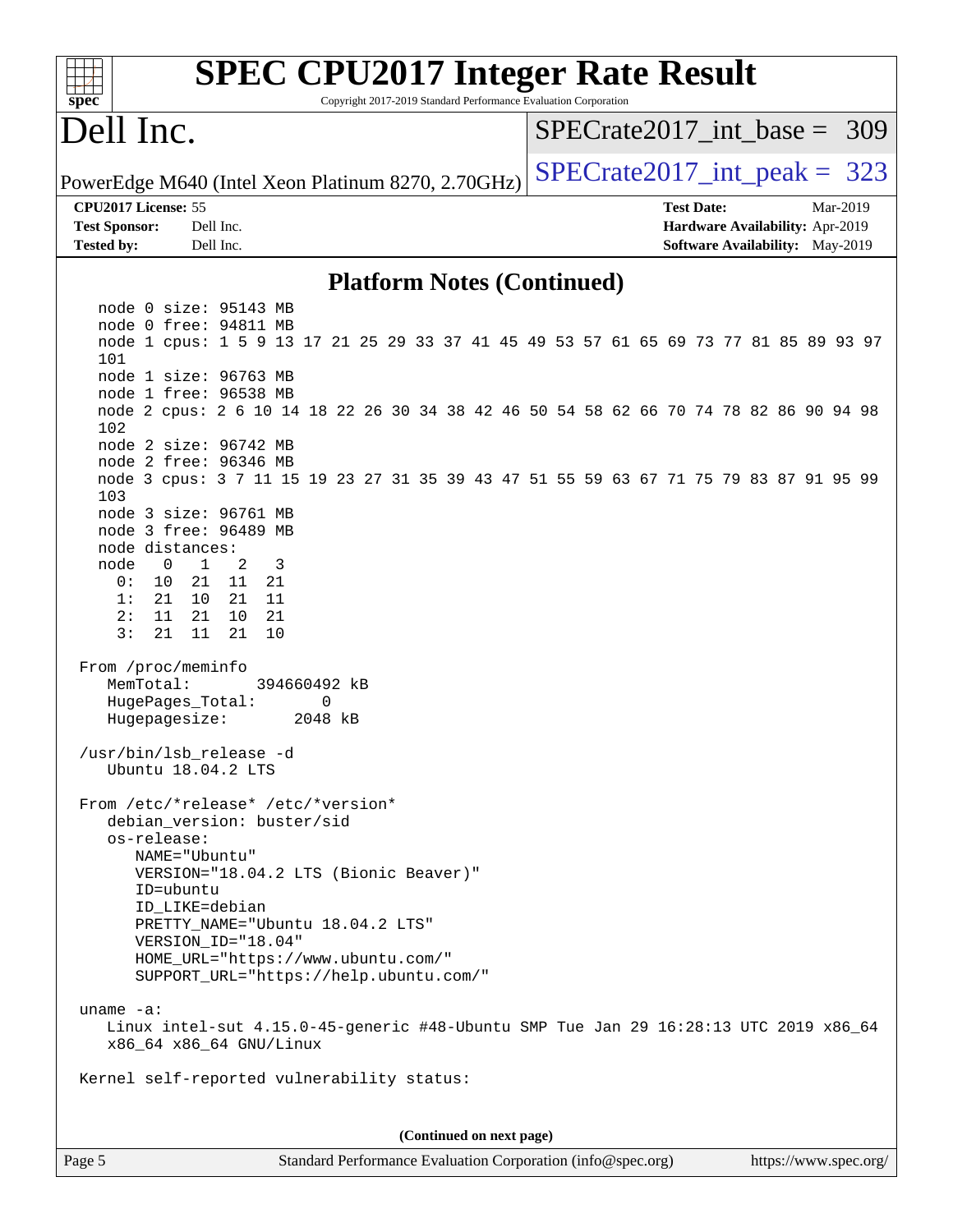| <b>SPEC CPU2017 Integer Rate Result</b><br>Copyright 2017-2019 Standard Performance Evaluation Corporation<br>$spec^*$                                                                                                                                                                                                                                                                                                                                                                                                                                                                                                                                                                                                                                                                                                                                                                                                                                         |                                                                    |
|----------------------------------------------------------------------------------------------------------------------------------------------------------------------------------------------------------------------------------------------------------------------------------------------------------------------------------------------------------------------------------------------------------------------------------------------------------------------------------------------------------------------------------------------------------------------------------------------------------------------------------------------------------------------------------------------------------------------------------------------------------------------------------------------------------------------------------------------------------------------------------------------------------------------------------------------------------------|--------------------------------------------------------------------|
| Dell Inc.                                                                                                                                                                                                                                                                                                                                                                                                                                                                                                                                                                                                                                                                                                                                                                                                                                                                                                                                                      | $SPECrate2017\_int\_base = 309$                                    |
| PowerEdge M640 (Intel Xeon Platinum 8270, 2.70GHz)                                                                                                                                                                                                                                                                                                                                                                                                                                                                                                                                                                                                                                                                                                                                                                                                                                                                                                             | $SPECrate2017\_int\_peak = 323$                                    |
| <b>CPU2017 License: 55</b>                                                                                                                                                                                                                                                                                                                                                                                                                                                                                                                                                                                                                                                                                                                                                                                                                                                                                                                                     | <b>Test Date:</b><br>Mar-2019                                      |
| <b>Test Sponsor:</b><br>Dell Inc.<br>Dell Inc.<br><b>Tested by:</b>                                                                                                                                                                                                                                                                                                                                                                                                                                                                                                                                                                                                                                                                                                                                                                                                                                                                                            | Hardware Availability: Apr-2019<br>Software Availability: May-2019 |
| <b>Platform Notes (Continued)</b>                                                                                                                                                                                                                                                                                                                                                                                                                                                                                                                                                                                                                                                                                                                                                                                                                                                                                                                              |                                                                    |
| Not affected<br>CVE-2017-5754 (Meltdown):<br>CVE-2017-5753 (Spectre variant 1): Mitigation: __user pointer sanitization<br>CVE-2017-5715 (Spectre variant 2): Mitigation: Enhanced IBRS, IBPB<br>run-level 3 Jun 18 16:56<br>SPEC is set to: /home/cpu2017<br>Filesystem<br>Type Size Used Avail Use% Mounted on<br>/dev/sda2<br>ext4 439G<br>31G 386G<br>$8\frac{6}{6}$ /<br>Additional information from dmidecode follows. WARNING: Use caution when you interpret<br>this section. The 'dmidecode' program reads system data which is "intended to allow<br>hardware to be accurately determined", but the intent may not be met, as there are<br>frequent changes to hardware, firmware, and the "DMTF SMBIOS" standard.<br>BIOS Dell Inc. 2.3.1 05/02/2019<br>Memory:<br>6x 00AD00B300AD HMA84GR7CJR4N-WM 32 GB 2 rank 2933<br>6x 00AD069D00AD HMA84GR7CJR4N-WM 32 GB 2 rank 2933<br>4x Not Specified Not Specified<br>(End of data from sysinfo program) |                                                                    |
|                                                                                                                                                                                                                                                                                                                                                                                                                                                                                                                                                                                                                                                                                                                                                                                                                                                                                                                                                                |                                                                    |
| <b>Compiler Version Notes</b>                                                                                                                                                                                                                                                                                                                                                                                                                                                                                                                                                                                                                                                                                                                                                                                                                                                                                                                                  |                                                                    |
| $CC = 502. gcc_r (peak)$                                                                                                                                                                                                                                                                                                                                                                                                                                                                                                                                                                                                                                                                                                                                                                                                                                                                                                                                       |                                                                    |
| Intel(R) C Intel(R) 64 Compiler for applications running on IA-32, Version<br>19.0.4.227 Build 20190416<br>Copyright (C) 1985-2019 Intel Corporation. All rights reserved.                                                                                                                                                                                                                                                                                                                                                                                                                                                                                                                                                                                                                                                                                                                                                                                     |                                                                    |
| 500.perlbench_r(base) 502.gcc_r(base) 505.mcf_r(base, peak)<br>CC.<br>525.x264_r(base, peak) 557.xz_r(base, peak)                                                                                                                                                                                                                                                                                                                                                                                                                                                                                                                                                                                                                                                                                                                                                                                                                                              |                                                                    |
| Intel(R) C Intel(R) 64 Compiler for applications running on Intel(R) 64,                                                                                                                                                                                                                                                                                                                                                                                                                                                                                                                                                                                                                                                                                                                                                                                                                                                                                       |                                                                    |

Version 19.0.4.227 Build 20190416

Copyright (C) 1985-2019 Intel Corporation. All rights reserved. ------------------------------------------------------------------------------

==============================================================================

CC 500.perlbench\_r(peak)

------------------------------------------------------------------------------ Intel(R) C Intel(R) 64 Compiler for applications running on Intel(R)  $64$ , Version 19.0.4.227 Build 20190416

**(Continued on next page)**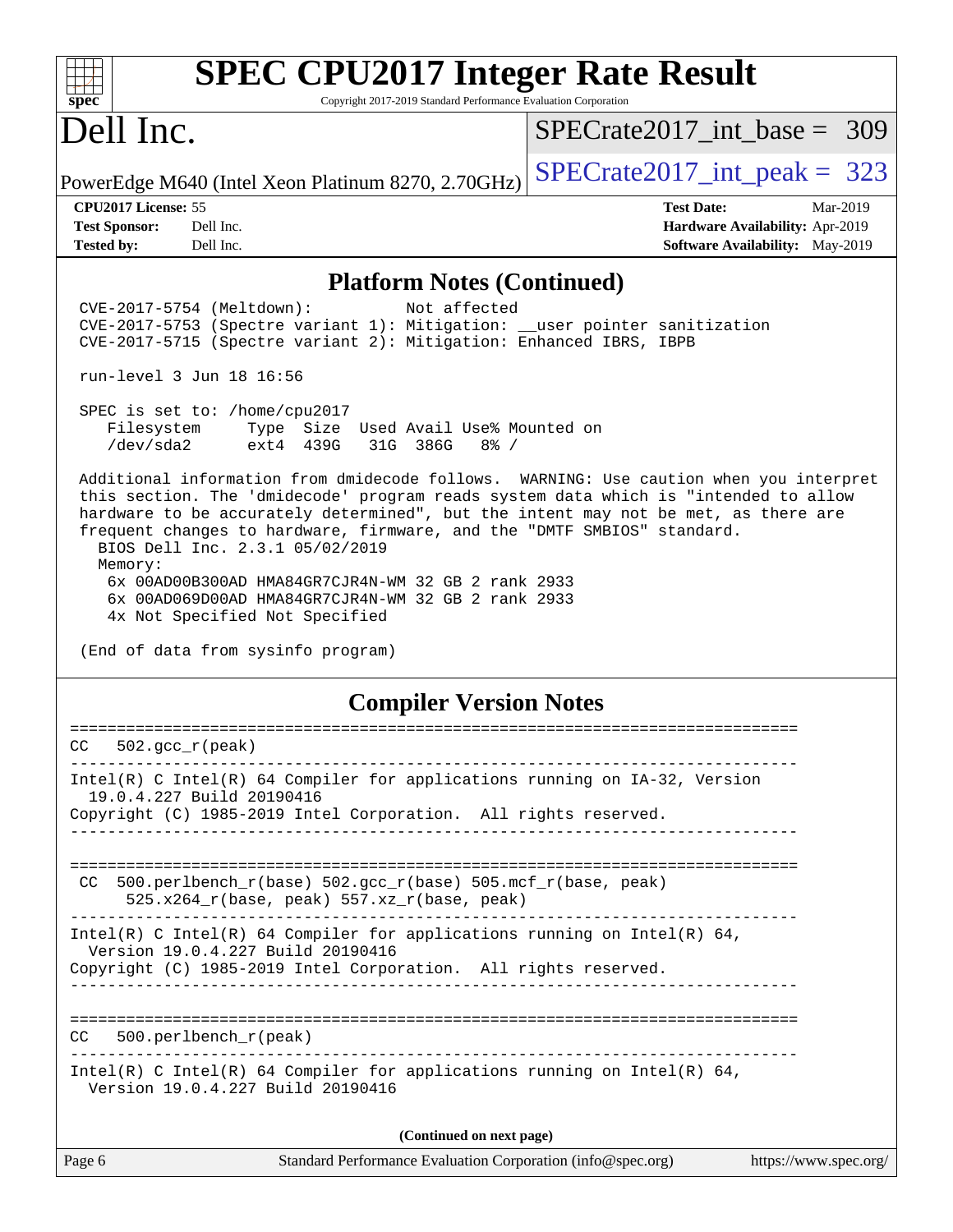| spec <sup>®</sup>                                                | <b>SPEC CPU2017 Integer Rate Result</b><br>Copyright 2017-2019 Standard Performance Evaluation Corporation                                                                               |                                 |                                                                                |
|------------------------------------------------------------------|------------------------------------------------------------------------------------------------------------------------------------------------------------------------------------------|---------------------------------|--------------------------------------------------------------------------------|
| Dell Inc.                                                        |                                                                                                                                                                                          | $SPECrate2017\_int\_base = 309$ |                                                                                |
|                                                                  | PowerEdge M640 (Intel Xeon Platinum 8270, 2.70GHz)                                                                                                                                       | $SPECTate2017\_int\_peak = 323$ |                                                                                |
| CPU2017 License: 55<br><b>Test Sponsor:</b><br><b>Tested by:</b> | Dell Inc.<br>Dell Inc.                                                                                                                                                                   | <b>Test Date:</b>               | Mar-2019<br>Hardware Availability: Apr-2019<br>Software Availability: May-2019 |
|                                                                  | <b>Compiler Version Notes (Continued)</b>                                                                                                                                                |                                 |                                                                                |
|                                                                  | Copyright (C) 1985-2019 Intel Corporation. All rights reserved.                                                                                                                          |                                 |                                                                                |
|                                                                  | CXXC 523.xalancbmk_r(peak)                                                                                                                                                               |                                 |                                                                                |
|                                                                  | Intel(R) C++ Intel(R) 64 Compiler for applications running on IA-32, Version<br>19.0.4.227 Build 20190416                                                                                |                                 |                                                                                |
|                                                                  | Copyright (C) 1985-2019 Intel Corporation. All rights reserved.                                                                                                                          |                                 |                                                                                |
|                                                                  | CXXC 520.omnetpp_r(base, peak) 523.xalancbmk_r(base) 531.deepsjeng_r(base,<br>peak) 541.leela_r(base, peak)<br>----------------------                                                    |                                 |                                                                                |
|                                                                  | Intel(R) $C++$ Intel(R) 64 Compiler for applications running on Intel(R) 64,<br>Version 19.0.4.227 Build 20190416<br>Copyright (C) 1985-2019 Intel Corporation. All rights reserved.     |                                 |                                                                                |
|                                                                  | FC 548.exchange2_r(base, peak)                                                                                                                                                           |                                 |                                                                                |
|                                                                  | $Intel(R)$ Fortran Intel(R) 64 Compiler for applications running on Intel(R)<br>64, Version 19.0.4.227 Build 20190416<br>Copyright (C) 1985-2019 Intel Corporation. All rights reserved. |                                 |                                                                                |
|                                                                  | <b>Base Compiler Invocation</b>                                                                                                                                                          |                                 |                                                                                |
| C benchmarks:<br>$\text{icc}$ -m64 -std=c11                      |                                                                                                                                                                                          |                                 |                                                                                |
| $C_{++}$ benchmarks:<br>icpc -m64                                |                                                                                                                                                                                          |                                 |                                                                                |
| Fortran benchmarks:<br>ifort -m64                                |                                                                                                                                                                                          |                                 |                                                                                |
|                                                                  | <b>Base Portability Flags</b>                                                                                                                                                            |                                 |                                                                                |
| 502.gcc_r: -DSPEC_LP64                                           | 500.perlbench_r: -DSPEC_LP64 -DSPEC_LINUX_X64                                                                                                                                            |                                 |                                                                                |
|                                                                  | (Continued on next page)                                                                                                                                                                 |                                 |                                                                                |
| Page 7                                                           | Standard Performance Evaluation Corporation (info@spec.org)                                                                                                                              |                                 | https://www.spec.org/                                                          |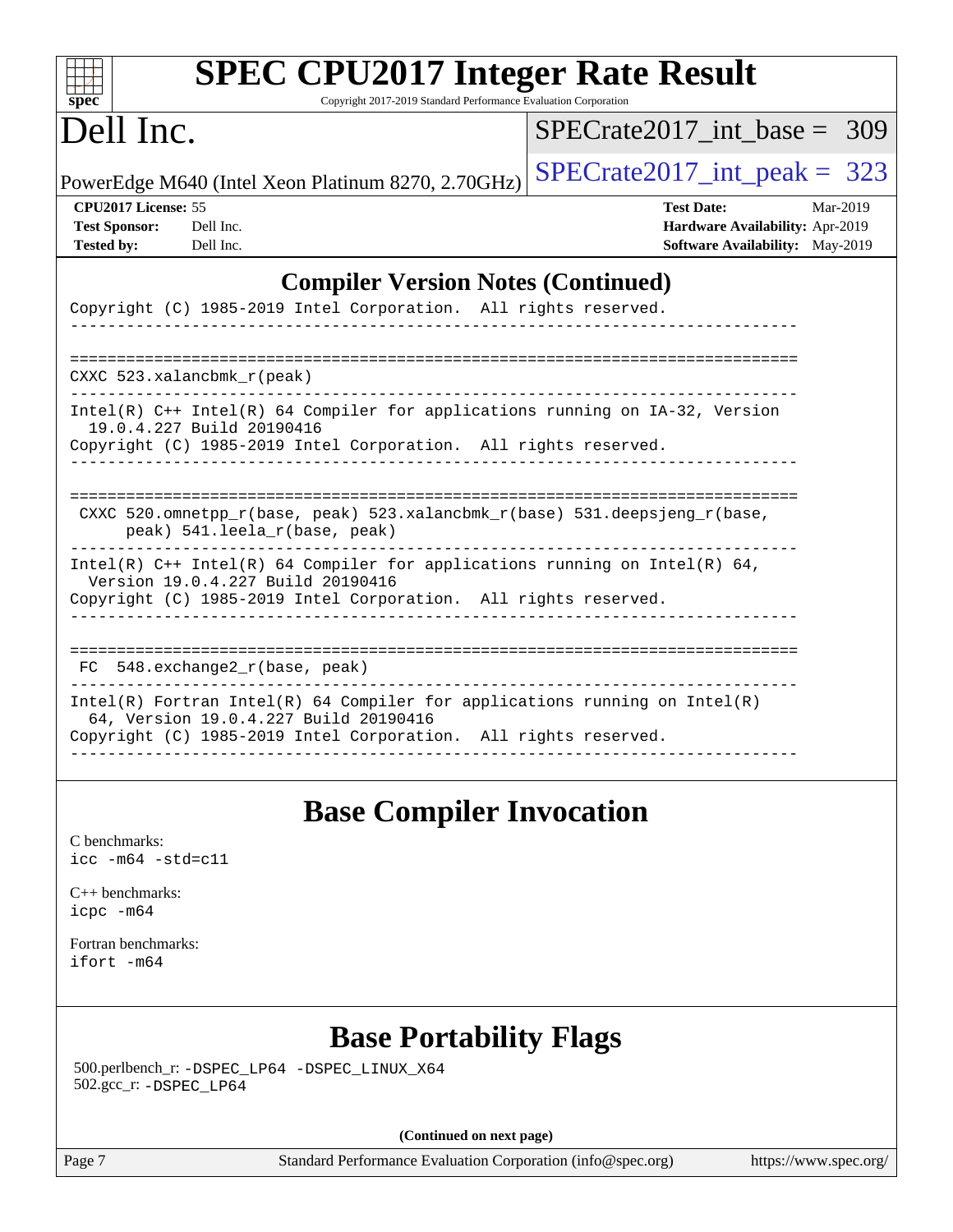

# **[SPEC CPU2017 Integer Rate Result](http://www.spec.org/auto/cpu2017/Docs/result-fields.html#SPECCPU2017IntegerRateResult)**

Copyright 2017-2019 Standard Performance Evaluation Corporation

# Dell Inc.

[SPECrate2017\\_int\\_base =](http://www.spec.org/auto/cpu2017/Docs/result-fields.html#SPECrate2017intbase) 309

PowerEdge M640 (Intel Xeon Platinum 8270, 2.70GHz)  $\left|$  SPECrate 2017 int peak = 323

**[CPU2017 License:](http://www.spec.org/auto/cpu2017/Docs/result-fields.html#CPU2017License)** 55 **[Test Date:](http://www.spec.org/auto/cpu2017/Docs/result-fields.html#TestDate)** Mar-2019 **[Test Sponsor:](http://www.spec.org/auto/cpu2017/Docs/result-fields.html#TestSponsor)** Dell Inc. **[Hardware Availability:](http://www.spec.org/auto/cpu2017/Docs/result-fields.html#HardwareAvailability)** Apr-2019 **[Tested by:](http://www.spec.org/auto/cpu2017/Docs/result-fields.html#Testedby)** Dell Inc. **[Software Availability:](http://www.spec.org/auto/cpu2017/Docs/result-fields.html#SoftwareAvailability)** May-2019

## **[Base Portability Flags \(Continued\)](http://www.spec.org/auto/cpu2017/Docs/result-fields.html#BasePortabilityFlags)**

 505.mcf\_r: [-DSPEC\\_LP64](http://www.spec.org/cpu2017/results/res2019q3/cpu2017-20190708-15958.flags.html#suite_basePORTABILITY505_mcf_r_DSPEC_LP64) 520.omnetpp\_r: [-DSPEC\\_LP64](http://www.spec.org/cpu2017/results/res2019q3/cpu2017-20190708-15958.flags.html#suite_basePORTABILITY520_omnetpp_r_DSPEC_LP64) 523.xalancbmk\_r: [-DSPEC\\_LP64](http://www.spec.org/cpu2017/results/res2019q3/cpu2017-20190708-15958.flags.html#suite_basePORTABILITY523_xalancbmk_r_DSPEC_LP64) [-DSPEC\\_LINUX](http://www.spec.org/cpu2017/results/res2019q3/cpu2017-20190708-15958.flags.html#b523.xalancbmk_r_baseCXXPORTABILITY_DSPEC_LINUX) 525.x264\_r: [-DSPEC\\_LP64](http://www.spec.org/cpu2017/results/res2019q3/cpu2017-20190708-15958.flags.html#suite_basePORTABILITY525_x264_r_DSPEC_LP64) 531.deepsjeng\_r: [-DSPEC\\_LP64](http://www.spec.org/cpu2017/results/res2019q3/cpu2017-20190708-15958.flags.html#suite_basePORTABILITY531_deepsjeng_r_DSPEC_LP64) 541.leela\_r: [-DSPEC\\_LP64](http://www.spec.org/cpu2017/results/res2019q3/cpu2017-20190708-15958.flags.html#suite_basePORTABILITY541_leela_r_DSPEC_LP64) 548.exchange2\_r: [-DSPEC\\_LP64](http://www.spec.org/cpu2017/results/res2019q3/cpu2017-20190708-15958.flags.html#suite_basePORTABILITY548_exchange2_r_DSPEC_LP64) 557.xz\_r: [-DSPEC\\_LP64](http://www.spec.org/cpu2017/results/res2019q3/cpu2017-20190708-15958.flags.html#suite_basePORTABILITY557_xz_r_DSPEC_LP64)

**[Base Optimization Flags](http://www.spec.org/auto/cpu2017/Docs/result-fields.html#BaseOptimizationFlags)**

#### [C benchmarks](http://www.spec.org/auto/cpu2017/Docs/result-fields.html#Cbenchmarks):

[-Wl,-z,muldefs](http://www.spec.org/cpu2017/results/res2019q3/cpu2017-20190708-15958.flags.html#user_CCbase_link_force_multiple1_b4cbdb97b34bdee9ceefcfe54f4c8ea74255f0b02a4b23e853cdb0e18eb4525ac79b5a88067c842dd0ee6996c24547a27a4b99331201badda8798ef8a743f577) [-xCORE-AVX512](http://www.spec.org/cpu2017/results/res2019q3/cpu2017-20190708-15958.flags.html#user_CCbase_f-xCORE-AVX512) [-ipo](http://www.spec.org/cpu2017/results/res2019q3/cpu2017-20190708-15958.flags.html#user_CCbase_f-ipo) [-O3](http://www.spec.org/cpu2017/results/res2019q3/cpu2017-20190708-15958.flags.html#user_CCbase_f-O3) [-no-prec-div](http://www.spec.org/cpu2017/results/res2019q3/cpu2017-20190708-15958.flags.html#user_CCbase_f-no-prec-div) [-qopt-mem-layout-trans=4](http://www.spec.org/cpu2017/results/res2019q3/cpu2017-20190708-15958.flags.html#user_CCbase_f-qopt-mem-layout-trans_fa39e755916c150a61361b7846f310bcdf6f04e385ef281cadf3647acec3f0ae266d1a1d22d972a7087a248fd4e6ca390a3634700869573d231a252c784941a8) [-L/usr/local/IntelCompiler19/compilers\\_and\\_libraries\\_2019.4.227/linux/compiler/lib/intel64](http://www.spec.org/cpu2017/results/res2019q3/cpu2017-20190708-15958.flags.html#user_CCbase_qkmalloc_link_0ffe0cb02c68ef1b443a077c7888c10c67ca0d1dd7138472156f06a085bbad385f78d49618ad55dca9db3b1608e84afc2f69b4003b1d1ca498a9fc1462ccefda) [-lqkmalloc](http://www.spec.org/cpu2017/results/res2019q3/cpu2017-20190708-15958.flags.html#user_CCbase_qkmalloc_link_lib_79a818439969f771c6bc311cfd333c00fc099dad35c030f5aab9dda831713d2015205805422f83de8875488a2991c0a156aaa600e1f9138f8fc37004abc96dc5)

#### [C++ benchmarks](http://www.spec.org/auto/cpu2017/Docs/result-fields.html#CXXbenchmarks):

[-Wl,-z,muldefs](http://www.spec.org/cpu2017/results/res2019q3/cpu2017-20190708-15958.flags.html#user_CXXbase_link_force_multiple1_b4cbdb97b34bdee9ceefcfe54f4c8ea74255f0b02a4b23e853cdb0e18eb4525ac79b5a88067c842dd0ee6996c24547a27a4b99331201badda8798ef8a743f577) [-xCORE-AVX512](http://www.spec.org/cpu2017/results/res2019q3/cpu2017-20190708-15958.flags.html#user_CXXbase_f-xCORE-AVX512) [-ipo](http://www.spec.org/cpu2017/results/res2019q3/cpu2017-20190708-15958.flags.html#user_CXXbase_f-ipo) [-O3](http://www.spec.org/cpu2017/results/res2019q3/cpu2017-20190708-15958.flags.html#user_CXXbase_f-O3) [-no-prec-div](http://www.spec.org/cpu2017/results/res2019q3/cpu2017-20190708-15958.flags.html#user_CXXbase_f-no-prec-div) [-qopt-mem-layout-trans=4](http://www.spec.org/cpu2017/results/res2019q3/cpu2017-20190708-15958.flags.html#user_CXXbase_f-qopt-mem-layout-trans_fa39e755916c150a61361b7846f310bcdf6f04e385ef281cadf3647acec3f0ae266d1a1d22d972a7087a248fd4e6ca390a3634700869573d231a252c784941a8) [-L/usr/local/IntelCompiler19/compilers\\_and\\_libraries\\_2019.4.227/linux/compiler/lib/intel64](http://www.spec.org/cpu2017/results/res2019q3/cpu2017-20190708-15958.flags.html#user_CXXbase_qkmalloc_link_0ffe0cb02c68ef1b443a077c7888c10c67ca0d1dd7138472156f06a085bbad385f78d49618ad55dca9db3b1608e84afc2f69b4003b1d1ca498a9fc1462ccefda) [-lqkmalloc](http://www.spec.org/cpu2017/results/res2019q3/cpu2017-20190708-15958.flags.html#user_CXXbase_qkmalloc_link_lib_79a818439969f771c6bc311cfd333c00fc099dad35c030f5aab9dda831713d2015205805422f83de8875488a2991c0a156aaa600e1f9138f8fc37004abc96dc5)

#### [Fortran benchmarks](http://www.spec.org/auto/cpu2017/Docs/result-fields.html#Fortranbenchmarks):

[-Wl,-z,muldefs](http://www.spec.org/cpu2017/results/res2019q3/cpu2017-20190708-15958.flags.html#user_FCbase_link_force_multiple1_b4cbdb97b34bdee9ceefcfe54f4c8ea74255f0b02a4b23e853cdb0e18eb4525ac79b5a88067c842dd0ee6996c24547a27a4b99331201badda8798ef8a743f577) [-xCORE-AVX512](http://www.spec.org/cpu2017/results/res2019q3/cpu2017-20190708-15958.flags.html#user_FCbase_f-xCORE-AVX512) [-ipo](http://www.spec.org/cpu2017/results/res2019q3/cpu2017-20190708-15958.flags.html#user_FCbase_f-ipo) [-O3](http://www.spec.org/cpu2017/results/res2019q3/cpu2017-20190708-15958.flags.html#user_FCbase_f-O3) [-no-prec-div](http://www.spec.org/cpu2017/results/res2019q3/cpu2017-20190708-15958.flags.html#user_FCbase_f-no-prec-div) [-qopt-mem-layout-trans=4](http://www.spec.org/cpu2017/results/res2019q3/cpu2017-20190708-15958.flags.html#user_FCbase_f-qopt-mem-layout-trans_fa39e755916c150a61361b7846f310bcdf6f04e385ef281cadf3647acec3f0ae266d1a1d22d972a7087a248fd4e6ca390a3634700869573d231a252c784941a8) [-nostandard-realloc-lhs](http://www.spec.org/cpu2017/results/res2019q3/cpu2017-20190708-15958.flags.html#user_FCbase_f_2003_std_realloc_82b4557e90729c0f113870c07e44d33d6f5a304b4f63d4c15d2d0f1fab99f5daaed73bdb9275d9ae411527f28b936061aa8b9c8f2d63842963b95c9dd6426b8a) [-align array32byte](http://www.spec.org/cpu2017/results/res2019q3/cpu2017-20190708-15958.flags.html#user_FCbase_align_array32byte_b982fe038af199962ba9a80c053b8342c548c85b40b8e86eb3cc33dee0d7986a4af373ac2d51c3f7cf710a18d62fdce2948f201cd044323541f22fc0fffc51b6) [-L/usr/local/IntelCompiler19/compilers\\_and\\_libraries\\_2019.4.227/linux/compiler/lib/intel64](http://www.spec.org/cpu2017/results/res2019q3/cpu2017-20190708-15958.flags.html#user_FCbase_qkmalloc_link_0ffe0cb02c68ef1b443a077c7888c10c67ca0d1dd7138472156f06a085bbad385f78d49618ad55dca9db3b1608e84afc2f69b4003b1d1ca498a9fc1462ccefda) [-lqkmalloc](http://www.spec.org/cpu2017/results/res2019q3/cpu2017-20190708-15958.flags.html#user_FCbase_qkmalloc_link_lib_79a818439969f771c6bc311cfd333c00fc099dad35c030f5aab9dda831713d2015205805422f83de8875488a2991c0a156aaa600e1f9138f8fc37004abc96dc5)

## **[Peak Compiler Invocation](http://www.spec.org/auto/cpu2017/Docs/result-fields.html#PeakCompilerInvocation)**

[C benchmarks \(except as noted below\)](http://www.spec.org/auto/cpu2017/Docs/result-fields.html#Cbenchmarksexceptasnotedbelow): [icc -m64 -std=c11](http://www.spec.org/cpu2017/results/res2019q3/cpu2017-20190708-15958.flags.html#user_CCpeak_intel_icc_64bit_c11_33ee0cdaae7deeeab2a9725423ba97205ce30f63b9926c2519791662299b76a0318f32ddfffdc46587804de3178b4f9328c46fa7c2b0cd779d7a61945c91cd35)

502.gcc\_r: [icc -m32 -std=c11 -L/usr/local/IntelCompiler19/compilers\\_and\\_libraries\\_2019.4.227/linux/compiler/lib/ia32\\_lin](http://www.spec.org/cpu2017/results/res2019q3/cpu2017-20190708-15958.flags.html#user_peakCCLD502_gcc_r_intel_icc_38a193a897536fa645efb1dc6ac2bea2bddbbe56f130e144a606d1b2649003f27c79f8814020c1f9355cbbf0d7ab0d194a7a979ee1e2a95641bbb8cf571aac7b)

[C++ benchmarks \(except as noted below\)](http://www.spec.org/auto/cpu2017/Docs/result-fields.html#CXXbenchmarksexceptasnotedbelow): [icpc -m64](http://www.spec.org/cpu2017/results/res2019q3/cpu2017-20190708-15958.flags.html#user_CXXpeak_intel_icpc_64bit_4ecb2543ae3f1412ef961e0650ca070fec7b7afdcd6ed48761b84423119d1bf6bdf5cad15b44d48e7256388bc77273b966e5eb805aefd121eb22e9299b2ec9d9)

523.xalancbmk\_r: [icpc -m32 -L/usr/local/IntelCompiler19/compilers\\_and\\_libraries\\_2019.4.227/linux/compiler/lib/ia32\\_lin](http://www.spec.org/cpu2017/results/res2019q3/cpu2017-20190708-15958.flags.html#user_peakCXXLD523_xalancbmk_r_intel_icpc_840f965b38320ad10acba6032d6ca4c816e722c432c250f3408feae347068ba449f694544a48cf12cd3bde3495e328e6747ab0f629c2925d3062e2ee144af951)

**(Continued on next page)**

Page 8 Standard Performance Evaluation Corporation [\(info@spec.org\)](mailto:info@spec.org) <https://www.spec.org/>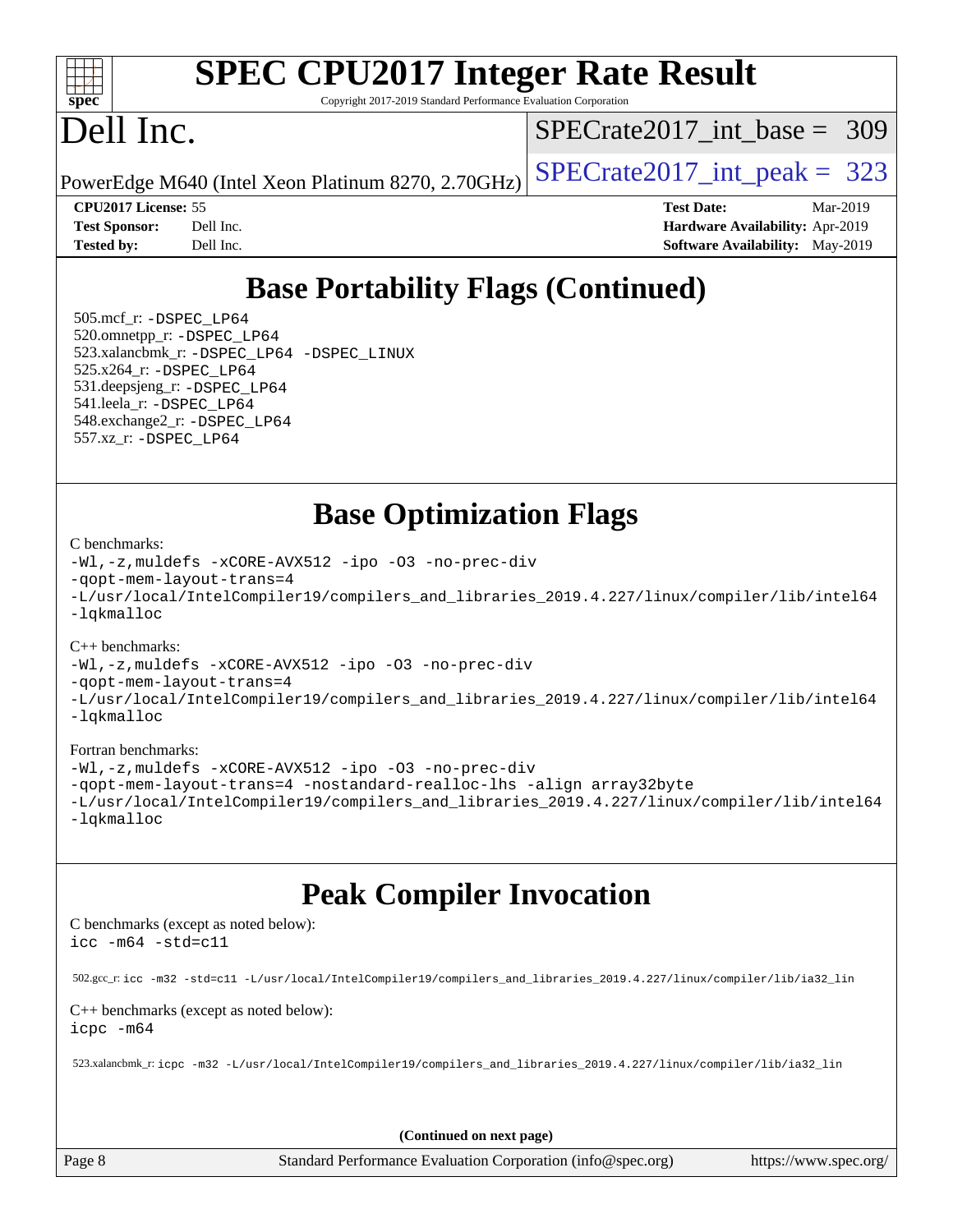#### $\pm t$ **[spec](http://www.spec.org/)**

# **[SPEC CPU2017 Integer Rate Result](http://www.spec.org/auto/cpu2017/Docs/result-fields.html#SPECCPU2017IntegerRateResult)**

Copyright 2017-2019 Standard Performance Evaluation Corporation

## Dell Inc.

[SPECrate2017\\_int\\_base =](http://www.spec.org/auto/cpu2017/Docs/result-fields.html#SPECrate2017intbase) 309

PowerEdge M640 (Intel Xeon Platinum 8270, 2.70GHz)  $\left|$  [SPECrate2017\\_int\\_peak =](http://www.spec.org/auto/cpu2017/Docs/result-fields.html#SPECrate2017intpeak) 323

**[CPU2017 License:](http://www.spec.org/auto/cpu2017/Docs/result-fields.html#CPU2017License)** 55 **[Test Date:](http://www.spec.org/auto/cpu2017/Docs/result-fields.html#TestDate)** Mar-2019 **[Test Sponsor:](http://www.spec.org/auto/cpu2017/Docs/result-fields.html#TestSponsor)** Dell Inc. **[Hardware Availability:](http://www.spec.org/auto/cpu2017/Docs/result-fields.html#HardwareAvailability)** Apr-2019 **[Tested by:](http://www.spec.org/auto/cpu2017/Docs/result-fields.html#Testedby)** Dell Inc. Dell Inc. **[Software Availability:](http://www.spec.org/auto/cpu2017/Docs/result-fields.html#SoftwareAvailability)** May-2019

## **[Peak Compiler Invocation \(Continued\)](http://www.spec.org/auto/cpu2017/Docs/result-fields.html#PeakCompilerInvocation)**

[Fortran benchmarks](http://www.spec.org/auto/cpu2017/Docs/result-fields.html#Fortranbenchmarks): [ifort -m64](http://www.spec.org/cpu2017/results/res2019q3/cpu2017-20190708-15958.flags.html#user_FCpeak_intel_ifort_64bit_24f2bb282fbaeffd6157abe4f878425411749daecae9a33200eee2bee2fe76f3b89351d69a8130dd5949958ce389cf37ff59a95e7a40d588e8d3a57e0c3fd751)

## **[Peak Portability Flags](http://www.spec.org/auto/cpu2017/Docs/result-fields.html#PeakPortabilityFlags)**

 500.perlbench\_r: [-DSPEC\\_LP64](http://www.spec.org/cpu2017/results/res2019q3/cpu2017-20190708-15958.flags.html#b500.perlbench_r_peakPORTABILITY_DSPEC_LP64) [-DSPEC\\_LINUX\\_X64](http://www.spec.org/cpu2017/results/res2019q3/cpu2017-20190708-15958.flags.html#b500.perlbench_r_peakCPORTABILITY_DSPEC_LINUX_X64) 502.gcc\_r: [-D\\_FILE\\_OFFSET\\_BITS=64](http://www.spec.org/cpu2017/results/res2019q3/cpu2017-20190708-15958.flags.html#user_peakPORTABILITY502_gcc_r_file_offset_bits_64_5ae949a99b284ddf4e95728d47cb0843d81b2eb0e18bdfe74bbf0f61d0b064f4bda2f10ea5eb90e1dcab0e84dbc592acfc5018bc955c18609f94ddb8d550002c) 505.mcf\_r: [-DSPEC\\_LP64](http://www.spec.org/cpu2017/results/res2019q3/cpu2017-20190708-15958.flags.html#suite_peakPORTABILITY505_mcf_r_DSPEC_LP64) 520.omnetpp\_r: [-DSPEC\\_LP64](http://www.spec.org/cpu2017/results/res2019q3/cpu2017-20190708-15958.flags.html#suite_peakPORTABILITY520_omnetpp_r_DSPEC_LP64) 523.xalancbmk\_r: [-D\\_FILE\\_OFFSET\\_BITS=64](http://www.spec.org/cpu2017/results/res2019q3/cpu2017-20190708-15958.flags.html#user_peakPORTABILITY523_xalancbmk_r_file_offset_bits_64_5ae949a99b284ddf4e95728d47cb0843d81b2eb0e18bdfe74bbf0f61d0b064f4bda2f10ea5eb90e1dcab0e84dbc592acfc5018bc955c18609f94ddb8d550002c) [-DSPEC\\_LINUX](http://www.spec.org/cpu2017/results/res2019q3/cpu2017-20190708-15958.flags.html#b523.xalancbmk_r_peakCXXPORTABILITY_DSPEC_LINUX) 525.x264\_r: [-DSPEC\\_LP64](http://www.spec.org/cpu2017/results/res2019q3/cpu2017-20190708-15958.flags.html#suite_peakPORTABILITY525_x264_r_DSPEC_LP64) 531.deepsjeng\_r: [-DSPEC\\_LP64](http://www.spec.org/cpu2017/results/res2019q3/cpu2017-20190708-15958.flags.html#suite_peakPORTABILITY531_deepsjeng_r_DSPEC_LP64) 541.leela\_r: [-DSPEC\\_LP64](http://www.spec.org/cpu2017/results/res2019q3/cpu2017-20190708-15958.flags.html#suite_peakPORTABILITY541_leela_r_DSPEC_LP64) 548.exchange2\_r: [-DSPEC\\_LP64](http://www.spec.org/cpu2017/results/res2019q3/cpu2017-20190708-15958.flags.html#suite_peakPORTABILITY548_exchange2_r_DSPEC_LP64) 557.xz\_r: [-DSPEC\\_LP64](http://www.spec.org/cpu2017/results/res2019q3/cpu2017-20190708-15958.flags.html#suite_peakPORTABILITY557_xz_r_DSPEC_LP64)

## **[Peak Optimization Flags](http://www.spec.org/auto/cpu2017/Docs/result-fields.html#PeakOptimizationFlags)**

[C benchmarks](http://www.spec.org/auto/cpu2017/Docs/result-fields.html#Cbenchmarks):

```
(info@spec.org)https://www.spec.org/
  500.perlbench_r: -Wl,-z,muldefs -prof-gen(pass 1) -prof-use(pass 2) -ipo
-xCORE-AVX512 -O3 -no-prec-div -qopt-mem-layout-trans=4
-fno-strict-overflow
-L/usr/local/IntelCompiler19/compilers_and_libraries_2019.4.227/linux/compiler/lib/intel64
-lqkmalloc
  502.gcc_r: -Wl,-z,muldefs -prof-gen(pass 1) -prof-use(pass 2) -ipo
-xCORE-AVX512 -O3 -no-prec-div -qopt-mem-layout-trans=4
-L/usr/local/je5.0.1-32/lib -ljemalloc
  505.mcf_r: -Wl,-z,muldefs -xCORE-AVX512 -ipo -O3 -no-prec-div
-qopt-mem-layout-trans=4
-L/usr/local/IntelCompiler19/compilers_and_libraries_2019.4.227/linux/compiler/lib/intel64
-lqkmalloc
  525.x264_r: -Wl,-z,muldefs -xCORE-AVX512 -ipo -O3 -no-prec-div
-qopt-mem-layout-trans=4 -fno-alias
-L/usr/local/IntelCompiler19/compilers_and_libraries_2019.4.227/linux/compiler/lib/intel64
-lqkmalloc
  557.xz_r: Same as 505.mcf_r
                                    (Continued on next page)
```